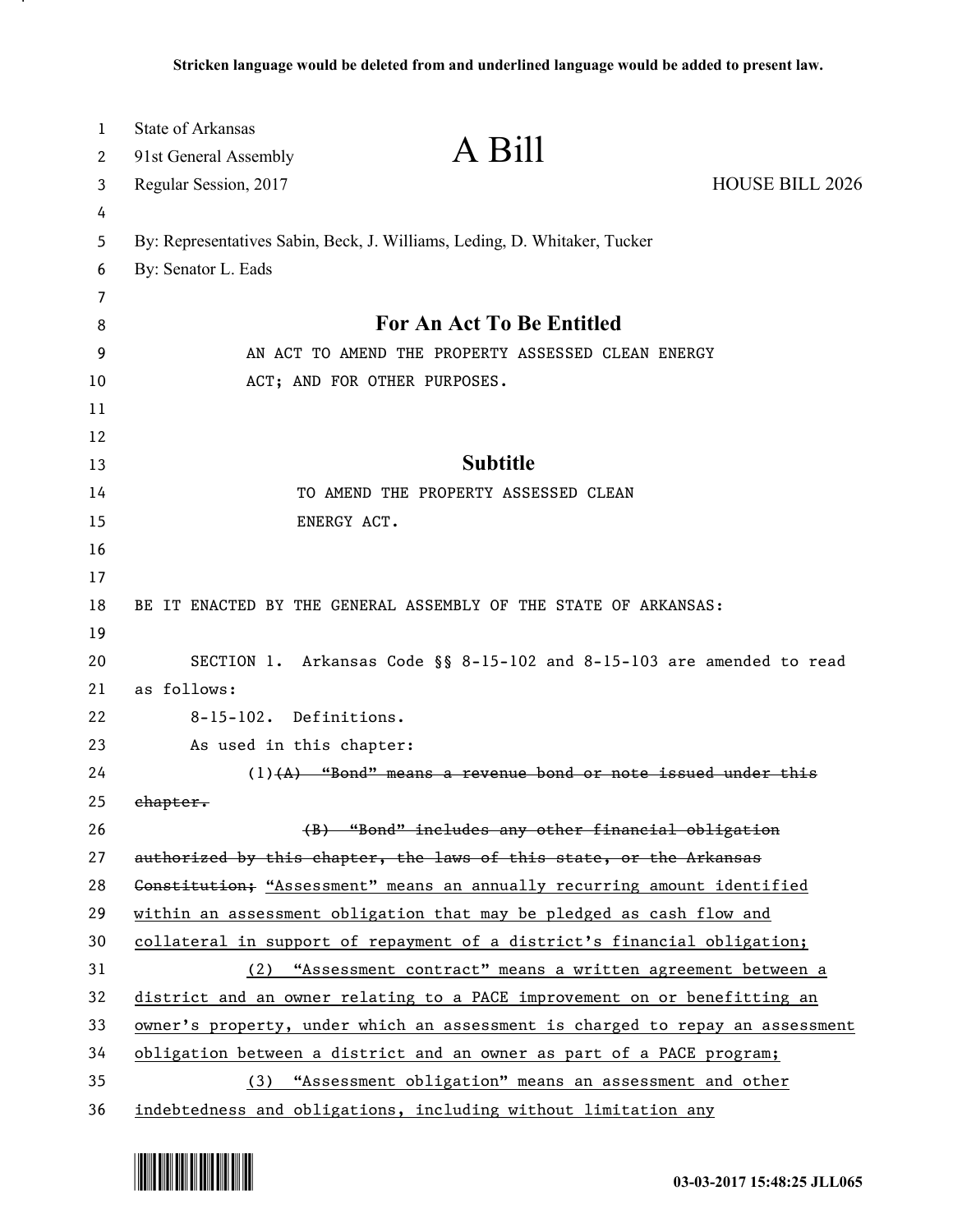reimbursements, penalties, interest, or other charges, to be paid to a district by an owner under an assessment contract; (2) (4) "District" means a property assessed energy improvement 4 district established in this state by law under this chapter subject to the general improvement district law contained in Title 14, Subtitle 5, of the Arkansas Code, to the extent a conflict does not exist with this chapter, for the express purpose of managing the PACE program; (5) "Financial obligation" means a bond, note, lease purchase agreement, certificate of participation, or other financial evidence of indebtedness authorized by this chapter, the laws of this state, or the Arkansas Constitution; 12 (3) (6) "Governmental entity" means a municipality, county, combination of cities or counties, or both, or statewide district; (7) "Lending entity" means an individual, partnership, association, corporation, or other legal entity not prohibited by Arkansas law or federal law from lending money, either without security or upon the security the lending entity may require; 18 (4) (8) "Owner" means an individual, partnership, association, 19 corporation, or other legal entity, that is recognized by law, and has with 20 title or interest in any real property on which a PACE project is located or that benefits from a PACE project; (9) "PACE improvement" means any combination of energy efficiency improvements, water conservation improvements, or renewable energy projects that is district-approved to become a PACE project and is located on or benefits an owner's real property; 26 (5) (10) "PACE program" means a property assessed clean energy 27 program under which a real property owner can finance an energy efficiency improvement, a renewable energy project, and a water conservation improvement 29 on the real property under this chapter by which an owner may finance or refinance a PACE project through financial obligations, the repayment of 31 which are secured and collateralized by assessments; and (11) "PACE project" means district-approved PACE improvements located on residential, commercial, industrial, or agricultural real property that, at the request of the owner, are financed or refinanced through a financial obligation rendered by a lending entity, the repayment of which is secured and collateralized by assessments; and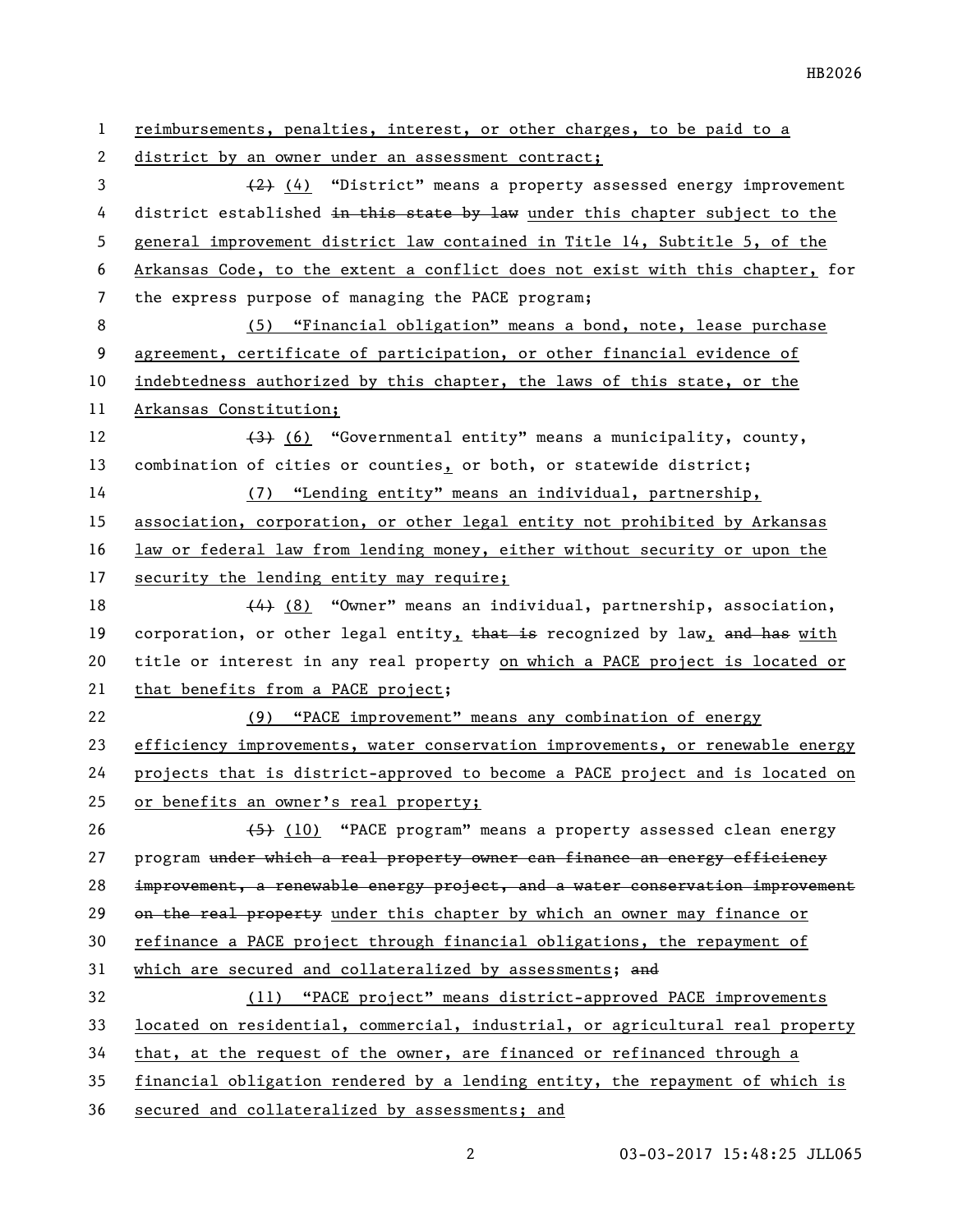(6) (12) "Person" means an individual, partnership, association, corporation, or other legal entity recognized by law as having the power to contract. 8-15-103. Legislative findings. The General Assembly finds that: (1) It is in the best interests of the state to authorize districts that make available to citizens one (1) or more financing programs, 9 including without limitation a PACE program, to fund energy efficiency improvements, renewable energy projects, and water conservation improvements 11 on residential, commercial, industrial, and other real properties at the 12 request of the owner PACE projects; (2) The PACE programs described in subdivision (1) of this section will benefit the citizens of this state by: (A) Decreasing the cost of providing funds to participating citizens and lowering the aggregate issuance and servicing 17 costs of <del>loans</del> financial obligations; and (B) Making funds available to rural communities throughout 19 the state that might not otherwise create and finance the programs PACE projects described in subdivision (1) of this section; and 21 (3) The programs PACE projects described in subdivision (1) of this section will further the public purpose of: (A) Creating jobs and stimulating the state's economy; (B) Generating significant economic development through the investment of the proceeds of loans in local communities, including increased sales tax revenue; (C) Protecting participating citizens from the financial impact of the rising cost of electricity produced from nonrenewable fuels; (D) Providing positive cash flow in which the costs of the 30 PACE improvements are lower than the energy savings on an average monthly basis; (E) Providing the citizens of this state with informed choices and additional options for financing PACE improvements that may not otherwise be available; (F) Increasing the value of the improved real property for participating citizens;

HB2026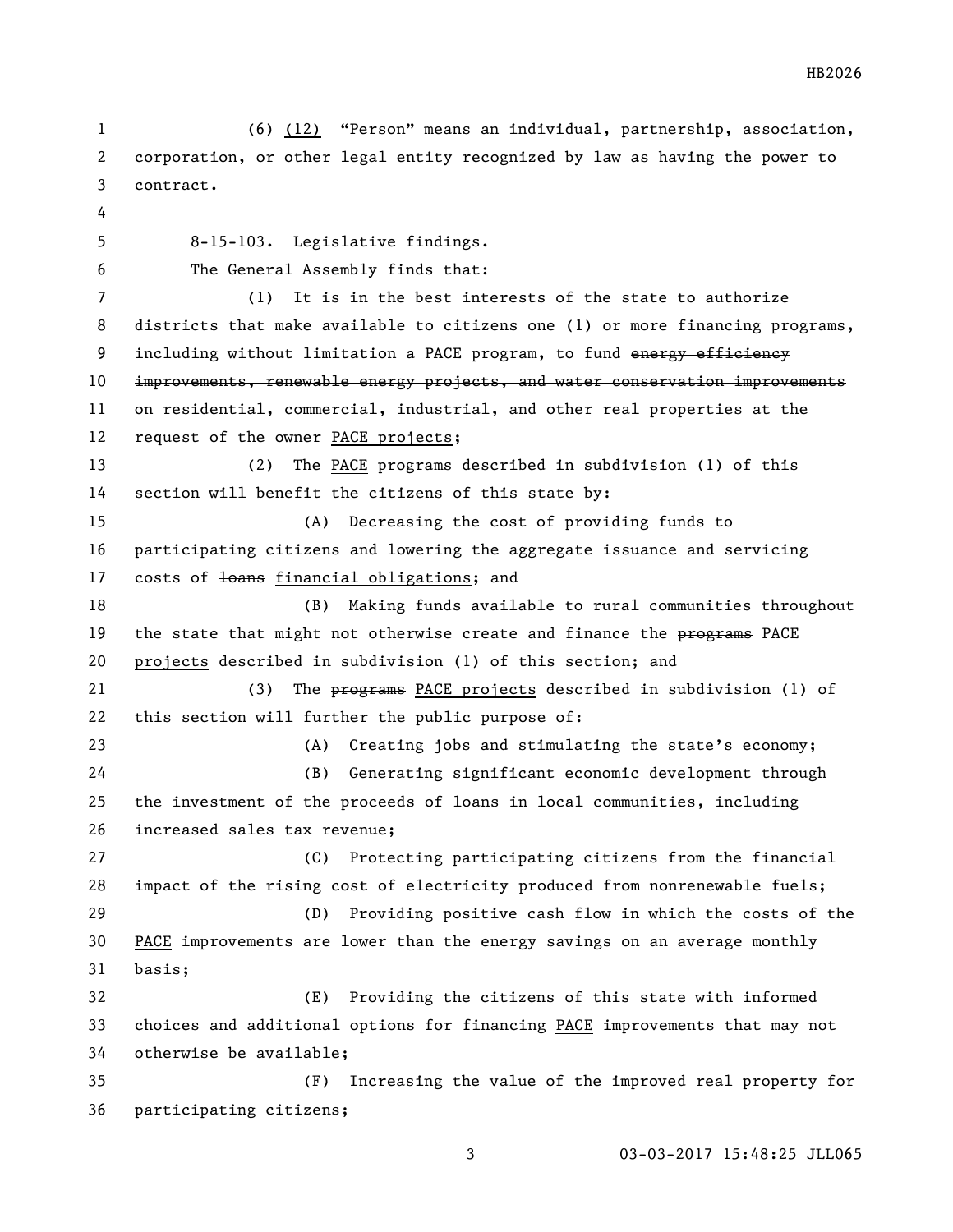(G) Improving the state's air quality and conserving natural resources, including water; (H) Attracting manufacturing facilities and related jobs to the state; and (I) Promoting energy independence and security for the state and the nation. SECTION 2. Arkansas Code § 8-15-105, concerning the authority to create a district under the Property Assessed Clean Energy Act, is amended to add an additional subsection to read as follows: (d)(1) Before the enactment of an ordinance under this section, a public hearing shall be held at which interested persons may object to or inquire about the proposed PACE program or any of the PACE program's particulars. (2) Before a public hearing is held under subdivision (d)(1) of this section, notice of the public hearing shall be advertised at least one (1) time per week for two (2) consecutive weeks in a newspaper of general circulation in the proposed district. SECTION 3. Arkansas Code § 8-15-107(a), concerning the board of directors of a property assessed energy improvement district, is amended to read as follows: 23 (a) A district created under this chapter shall be operated: (1) A body politic and corporate with all powers neccessary or convenient to carry out and effectuate this chapter, including without limitation the power to contract and be contracted with and sue and be sued; and (2) Operated and controlled by a board of directors. SECTION 4. Arkansas Code § 8-15-111 is amended to read as follows: 8-15-111. District boards of directors — Powers and duties. (a) The board of directors of a district may: 33 (1) Issue revenue bonds on behalf of the district; (2) Make and adopt all necessary and appropriate bylaws for its organization and operation; (3) Elect officers and employ personnel necessary for its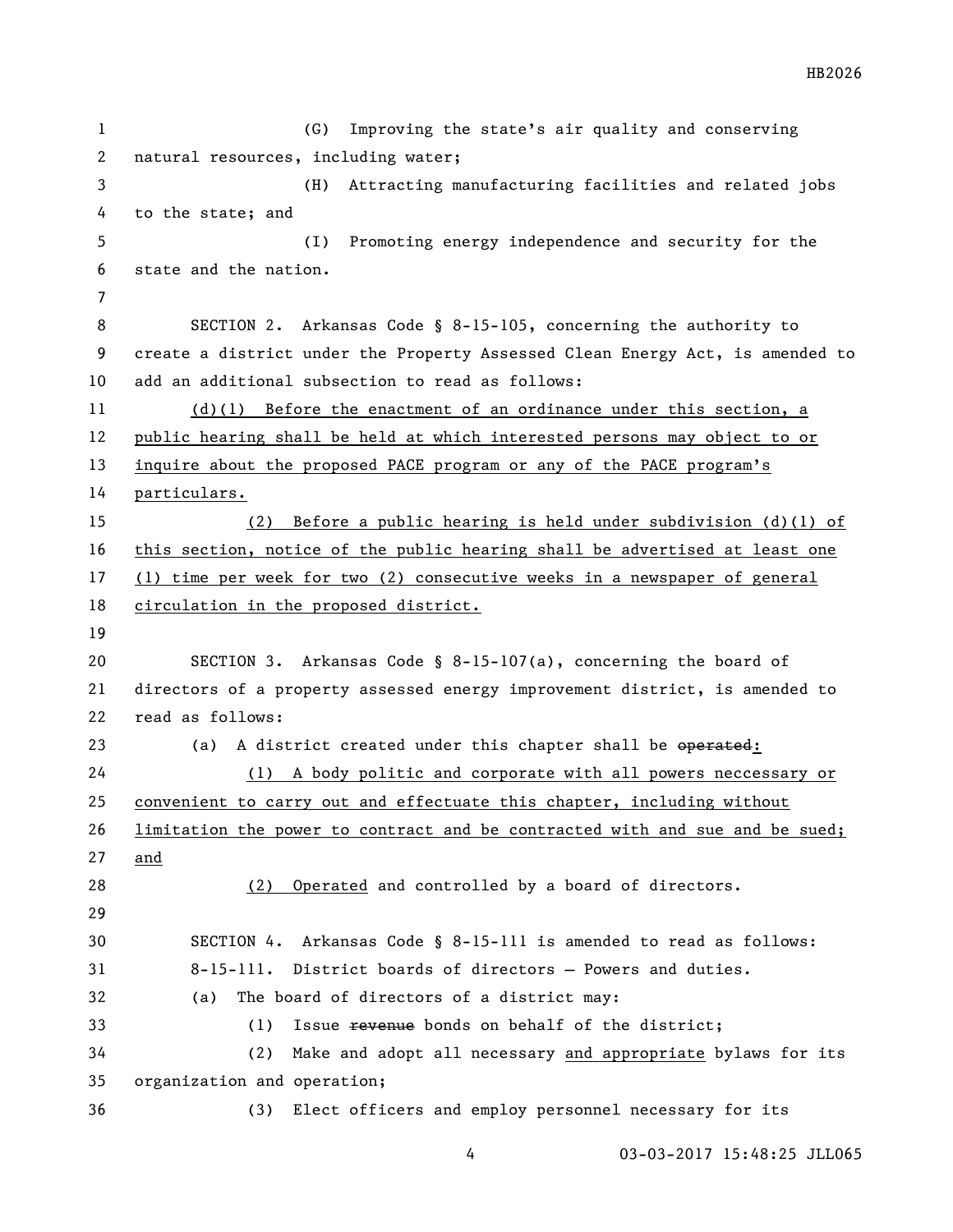| $\mathbf{1}$ | operation;                                                                    |  |  |
|--------------|-------------------------------------------------------------------------------|--|--|
| 2            | Operate, maintain, expand, and fund a PACE project;<br>(4)                    |  |  |
| 3            | (5)<br>Apply for, receive, and spend grants for any purpose under             |  |  |
| 4            | this chapter;                                                                 |  |  |
| 5            | (6)<br>Enter into, modify, and terminate agreements and contracts             |  |  |
| 6            | on behalf of the district, including without limitation assessment contracts, |  |  |
| 7            | and take all actions necessary and appropriate to perform a district's        |  |  |
| 8            | obligations under an agreement or contract on behalf of the district;         |  |  |
| 9            | Receive property or funds by gift or donation for the<br>(7)                  |  |  |
| 10           | finance and support of the district;                                          |  |  |
| 11           | Reimburse a governmental entity for expenses incurred in<br>(8)               |  |  |
| 12           | performing a service for the district;                                        |  |  |
| 13           | (9)<br>Assign assessments, contracts, and other assessment                    |  |  |
| 14           | obligations to a private lending institution entity in connection with the    |  |  |
| 15           | issuance of any bond or otherwise;                                            |  |  |
| 16           | Create, maintain, supplement, modify, and operate PACE<br>(10)                |  |  |
| 17           | programs;                                                                     |  |  |
| 18           | (11) Sue and be sued;                                                         |  |  |
| 19           | (12) Under a PACE project:                                                    |  |  |
| 20           | Charge and collect assessments and other assessment<br>(A)                    |  |  |
| 21           | obligations under assessment contracts with owners; and                       |  |  |
| 22           | Record the assessment contracts, which creates the<br>(B)                     |  |  |
| 23           | assessment and other assessment obligations to evidence a lien on the         |  |  |
| 24           | property subject to the assessment contract and secures payment and           |  |  |
| 25           | performance in full of the assessment obligations under the assessment        |  |  |
| 26           | contract, so long as any of the assessment obligations remain payable under   |  |  |
| 27           | the assessment contracts; and                                                 |  |  |
| 28           | $(10)$ (13) Do all things necessary or appropriate to carry out the           |  |  |
| 29           | powers expressly granted or duties expressly imposed under this chapter.      |  |  |
| 30           | The board of directors shall either:<br>(b)                                   |  |  |
| 31           | Allow a commission of:<br>(1)                                                 |  |  |
| 32           | One and five-tenths percent $(1.5%)$ for the extension<br>(A)                 |  |  |
| 33           | of district assessments for each assessment contract by the county assessor   |  |  |
| 34           | or county clerk;                                                              |  |  |
| 35           | One and five-tenths percent (1.5%) for the collection<br>(B)                  |  |  |
| 36           | of district assessments for each assessment contract by the county collector; |  |  |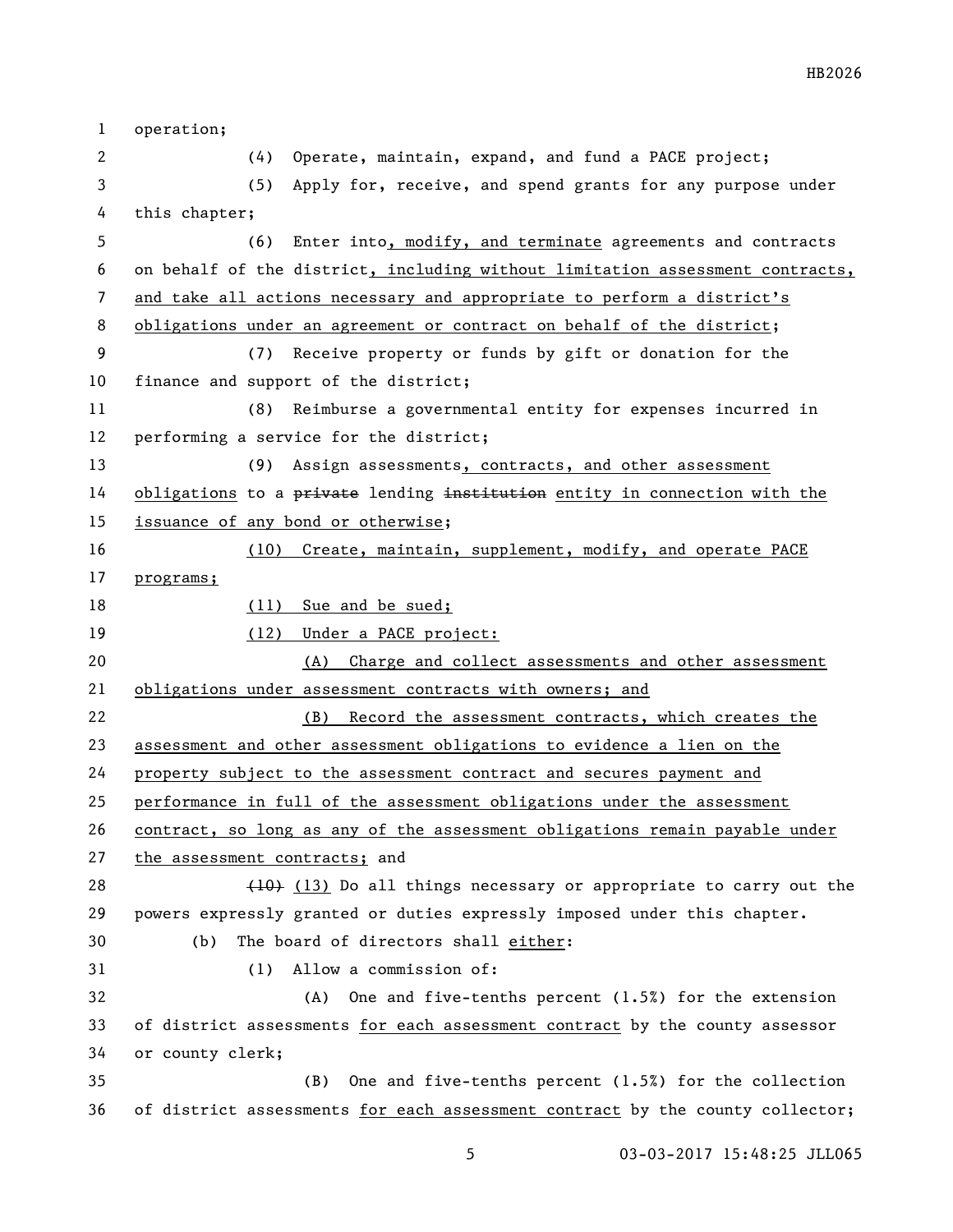and (C) One-eighth percent (0.125%) for services of a county 3 treasurer in disbursing the moneys collected for district assessments; and or 4 (2) Adopt rules a contractual fee arrangement consistent with 5 this chapter or with other legislation that in its the board of directors' judgment may be is necessary for the proper enforcement of this chapter, including without limitation negotiating commissions lower than the commission stated in subdivision (b)(1) of this section for services rendered by a private entity that is assigned the authority to collect assessments and disbursing the moneys collected. SECTION 5. Arkansas Code §§ 8-15-112 — 8-15-116 are amended to read as follows: 8-15-112. Reporting requirement — Collection of assessments. (a)(1)(A) By March 1 of each year or upon the creation of a district that uses or intends to use the county collector for collection of district 17 assessments assessment obligations, a district shall file an annual report with the county clerk in any county in which a portion of the district is located. (B) The annual report required under this section shall be available for inspection and copying by assessed landowners in the district. (C) The county clerk shall not charge any costs or fees for filing the annual report required under this section. (D) The district shall deliver a filed copy of the annual report required under this section to the county collector within five (5) days of filing. (2) The annual report required under this section shall contain the following information as of December 31 of the current calendar year: (A) A list of contracts, identity of the parties to the contracts, and obligations of the district, including without limitation all assessment contracts on which assessments or other assessment obligations remain unpaid; (B) Any indebtedness of the district, other than assessment contracts, including bonded indebtedness, and the reason for the indebtedness, including the following: (i) The stated payout or maturity date of the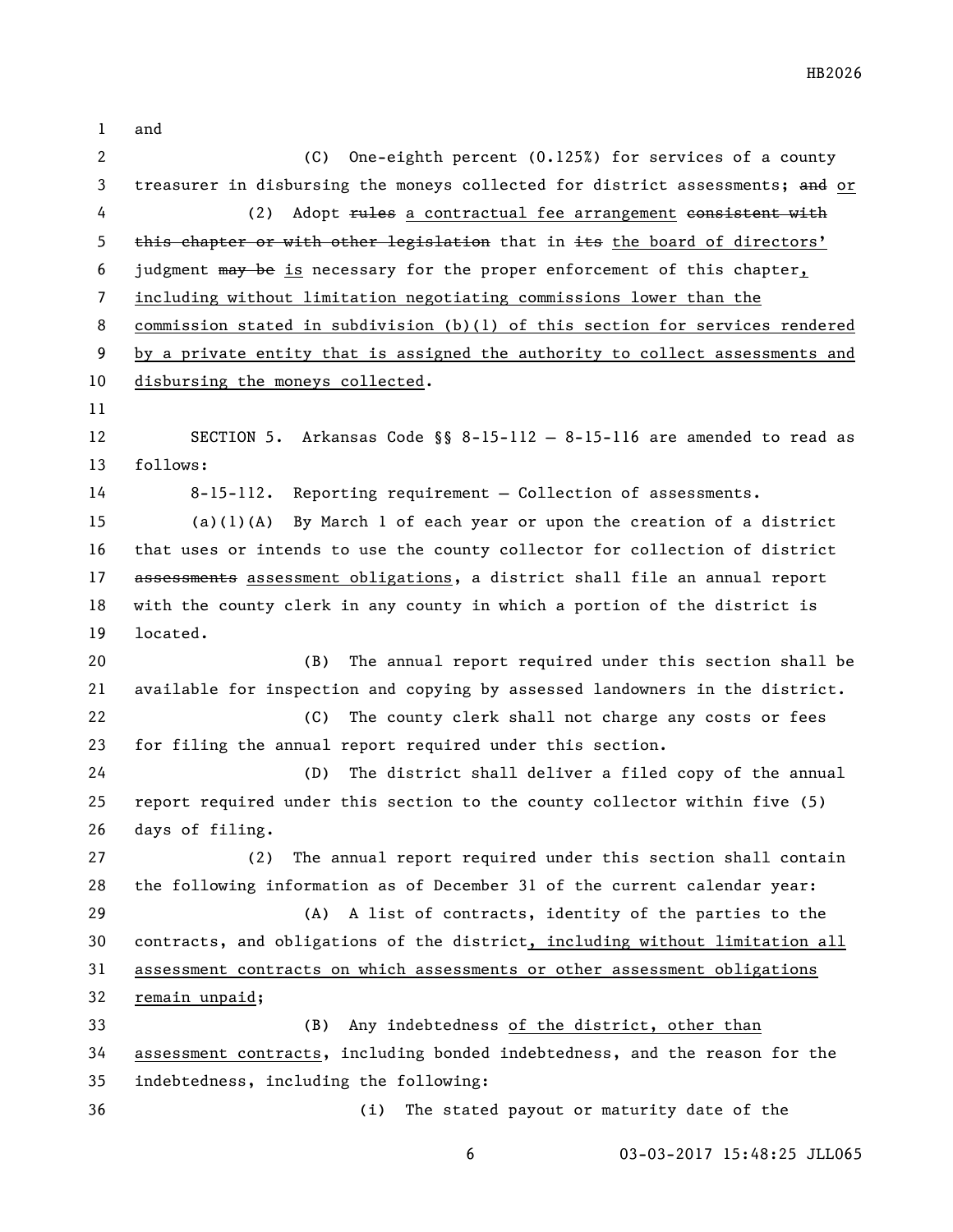indebtedness, if any; and (ii) The total existing delinquent assessments and the party responsible for the collection; (C) Identification of each member of the board of directors of the district and each member's contact information; (D) The date, time, and location for any scheduled meeting of the district for the following year; (E) The contact information for the district assessor; (F) Information concerning to whom the county treasurer is 10 to pay district assessments assessment obligations collected by the county collector; (G) An explanation of the applicable statutory penalties, interest, and costs included in assessment obligations; 14 (H) The method used to compute district assessments assessment obligations; and (I) A statement itemizing the income and expenditures of the district, including a statement of fund and account activity for the district. (b)(1) A district that does not comply with subsection (a) of this section commits a violation punishable by a fine of not less than one hundred dollars (\$100) nor more than one thousand dollars (\$1,000) for each offense. (2) A fine recovered under subdivision (b)(1) of this section shall be deposited into the county clerk's cost fund. (c)(1) On or before December 31, a district shall file its list of 25 special assessments and the assessment obligations due for the following calendar year with the county clerk. 27 (2)(A) After filing the list of special assessments and 28 assessment obligations under subdivision (c)(1) of this section, the district 29 shall deliver a copy of the filed list of special assessments and assessment obligations to the preparer of the tax books. (B) If the county collector is not the designated preparer of the tax books, the district shall deliver a copy of the filed list of 33 special assessments and assessment obligations to the county collector. 34 (3) The list of special assessments and assessment obligations required under subdivision (c)(1) of this section shall contain: 36 (A) A list of each Each parcel with an subject to unpaid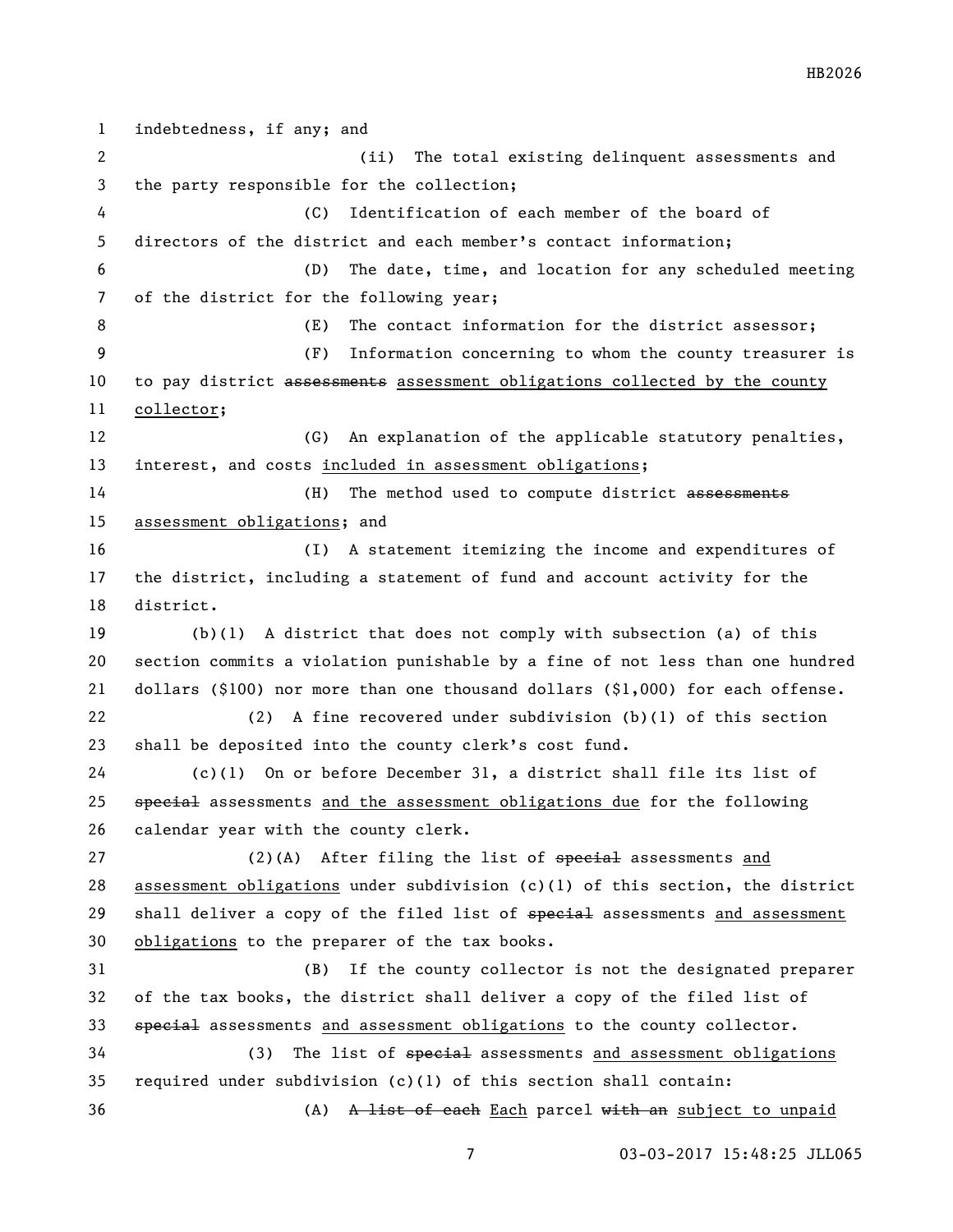1 assessment levied obligations against it within the district; and

 (B) The contact information for the district assessor. 3 (4) The list of <del>special</del> assessments and assessment obligations required under subdivision (c)(1) of this section shall not include assessments on parcels that otherwise would not appear on the tax books for the following year.

7 (5) After the December 31 deadline to file the list of special assessments and assessment obligations required under subdivision (c)(1) of this section, the county collector may reject an assessment submitted by the 10 district for inclusion in the list of special assessments and assessment obligations.

 (d)(1) After Unless privately collected under § 8-15-111, after the 13 district files the list of special assessments and assessment obligations 14 required under subsection  $(e)$  subdivision  $(c)(1)$  of this section, the county 15 collector shall collect the assessments assessment obligations at the same 16 time the county collector collects the other taxes on the property subject properties.

 (2) The county collector shall pay the funds collected under subdivision (d)(1) of this section to the county treasurer at the same time that the county collector pays all other taxes to the county treasurer.

 (3) The county treasurer shall distribute the funds received under subdivision (d)(2) of this section to the district in the same manner as he or she distributes funds to other tax entities.

 (e) Except as provided in § 8-15-111, the county shall not charge a fee, expense, or other charge to the district for performing the county's obligations under this section.

8-15-113. Financing projects.

 $(a)$  A district may establish a PACE program to provide loans for the initial acquisition and installation of energy efficiency improvements, renewable energy projects, and water conservation improvements with consenting real property owners of existing real property and new construction.

 (b)(1) The (a)(1) A district may authorize approve by resolution the issuance of bonds or the execution of a contract with a governmental entity or a private entity to provide the loans under subsection (a) of this section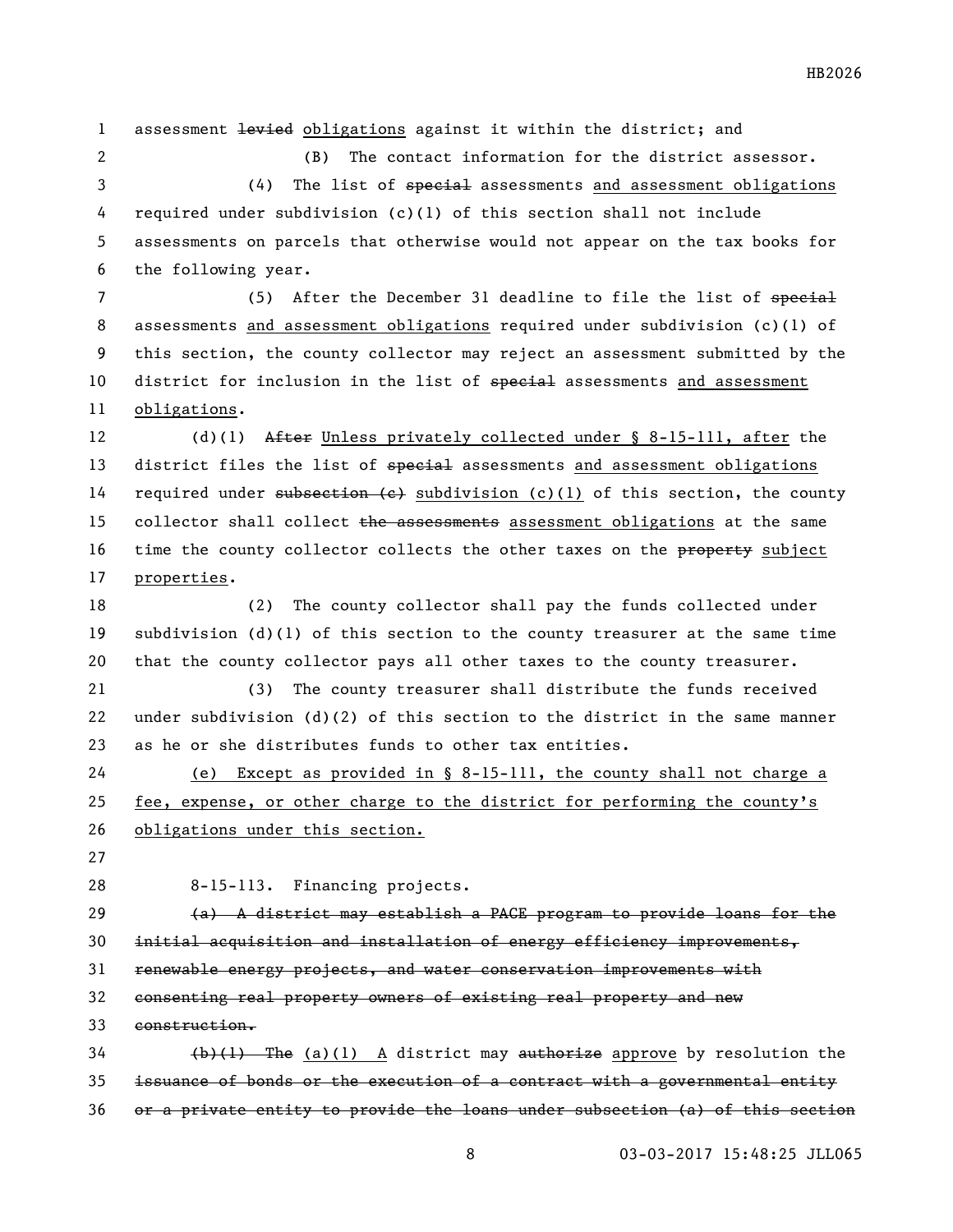terms and conditions contractually agreed upon by a lending entity, consenting owner, and district for a financial obligation by the lending entity and the owner's execution of an assignable assessment contract and assessment obligation to fund the costs, expenses, and reimbursements associated with the initial acquisition, construction, and installation of PACE improvements on existing real property or new construction. (2) The A resolution under subdivision (a)(1) of this section shall include without limitation the following: (A) The type of renewable energy project, water 10 conservation improvement, or energy efficiency improvement A description of 11 the PACE improvements for which the loan financial obligations may be offered; and 13 (B) The proposed arrangement <del>for the loan program</del> by which financial obligations issued to fund a PACE project shall be repaid, including without limitation: (i) A statement concerning the financial obligation 17 source of funding that will be used to pay for work performed under the loan 18 contract a PACE project entered into under an assessment contract for repayment of the principal and interest on financial obligations, including any applicable terms and conditions of the assessment obligation; (ii) The interest rate and time period during which 22 contracting real property owners would repay the loan repayment of the financial obligation would occur; and (iii) The method of apportioning all or any portion of the costs incidental to the financing, administration, and collection of the arrangement among the consenting real property owners and the 27 governmental entity that has the authority to collect assessments; and (iv) The form of the assessment contract, specifying the terms and conditions of the assessment obligations of the owners' proposed assessment obligations, to be agreed to by the district. (C) A minimum and maximum aggregate dollar amount that may be financed per property; (D)(i) A method for prioritizing requests from real property owners for financing if the requests appear likely to exceed the authorization amount of the loan program. (ii) Priority shall be given to those requests from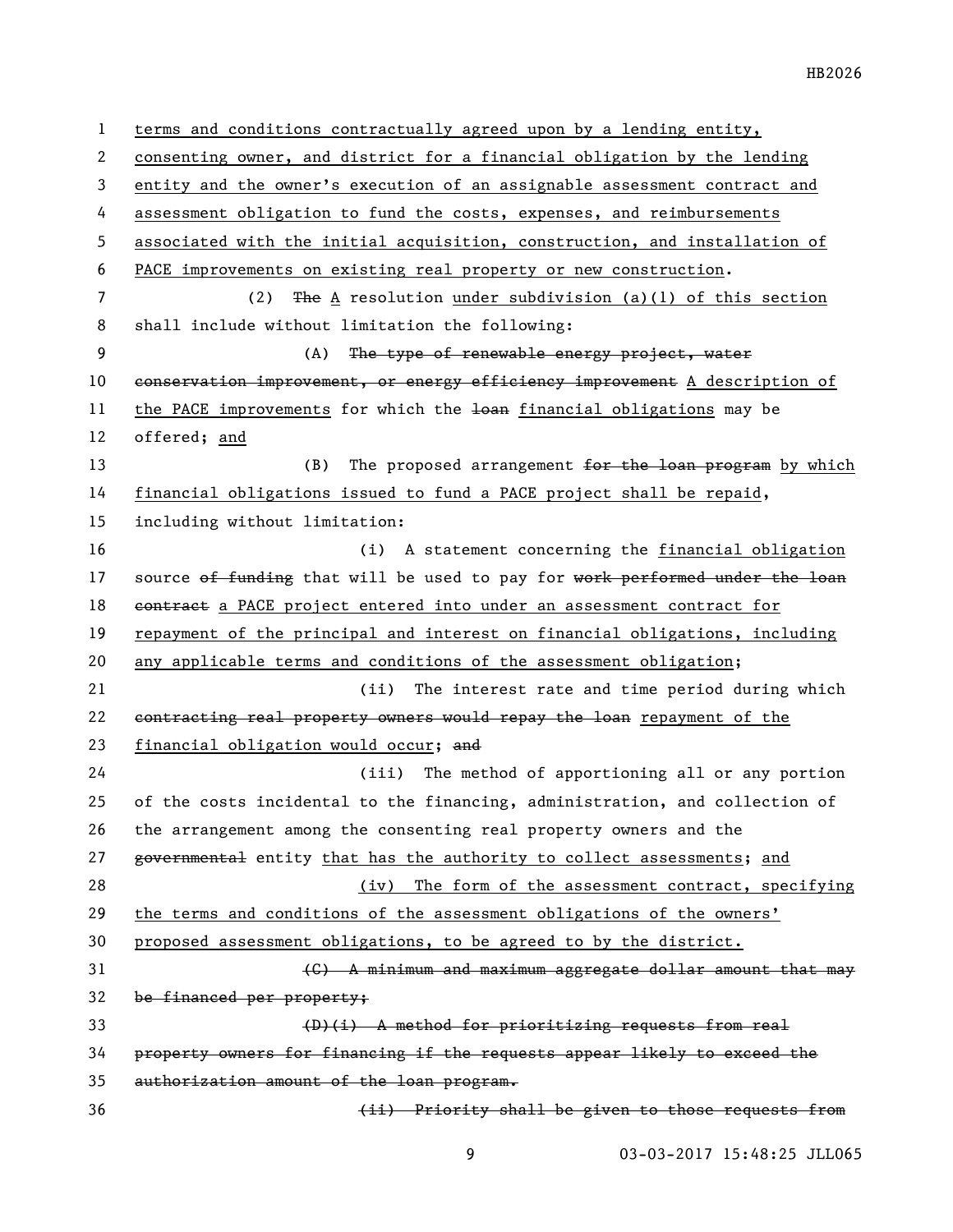real property owners that meet the eligibility requirements on a first-come, first-served basis; (E) Identification of a local official authorized to enter into loan contracts on behalf of the district; and (F) A draft contract specifying the terms and conditions proposed by the district.  $(e)(1)$  (b) The district may combine the loan payment include the 8 assessment obligations required by the loan contract assessment contracts with the billing for the real property tax assessment for the real property where the renewable energy project, water conservation improvement, or the 11 energy efficiency improvement is installed benefitting from the PACE project or upon which the PACE project is located, as provided in § 8-15-112. 13 (2) The district may establish the order in which a loan payment 14 will be applied to the different charges. (3) The district may not combine the billing for a loan payment required by a contract authorized under this section with a billing of another county or political subdivision unless the county or political subdivision has given its consent by a resolution or ordinance. 19 (d) (c)(1)(A) The district shall offer private lending institutions the opportunity to participate in local loan programs established under this 21 section. An assessment contract under this chapter may include provisions for the payment of penalties and interest for delinquent assessment obligations and the payment of fees, costs, and expenses for the collection of any delinquent assessment obligations, including without limitation the delinquent penalties provided under § 14-90-909. (B) Assessment obligations, including without limitation penalties and interest on delinquent assessment obligations, and the fees, costs, and expenses for the collection of delinquent assessment obligations, shall be secured and collateralized by a foreclosable lien that: (i) Is created upon the filing of the underlying assessment contract; (ii) Is charged against the real property upon which the PACE project, subject to an assessment contract, is located or the real property that is otherwise benefited by the PACE project; (iii) Shall remain until the assessment obligations are paid; and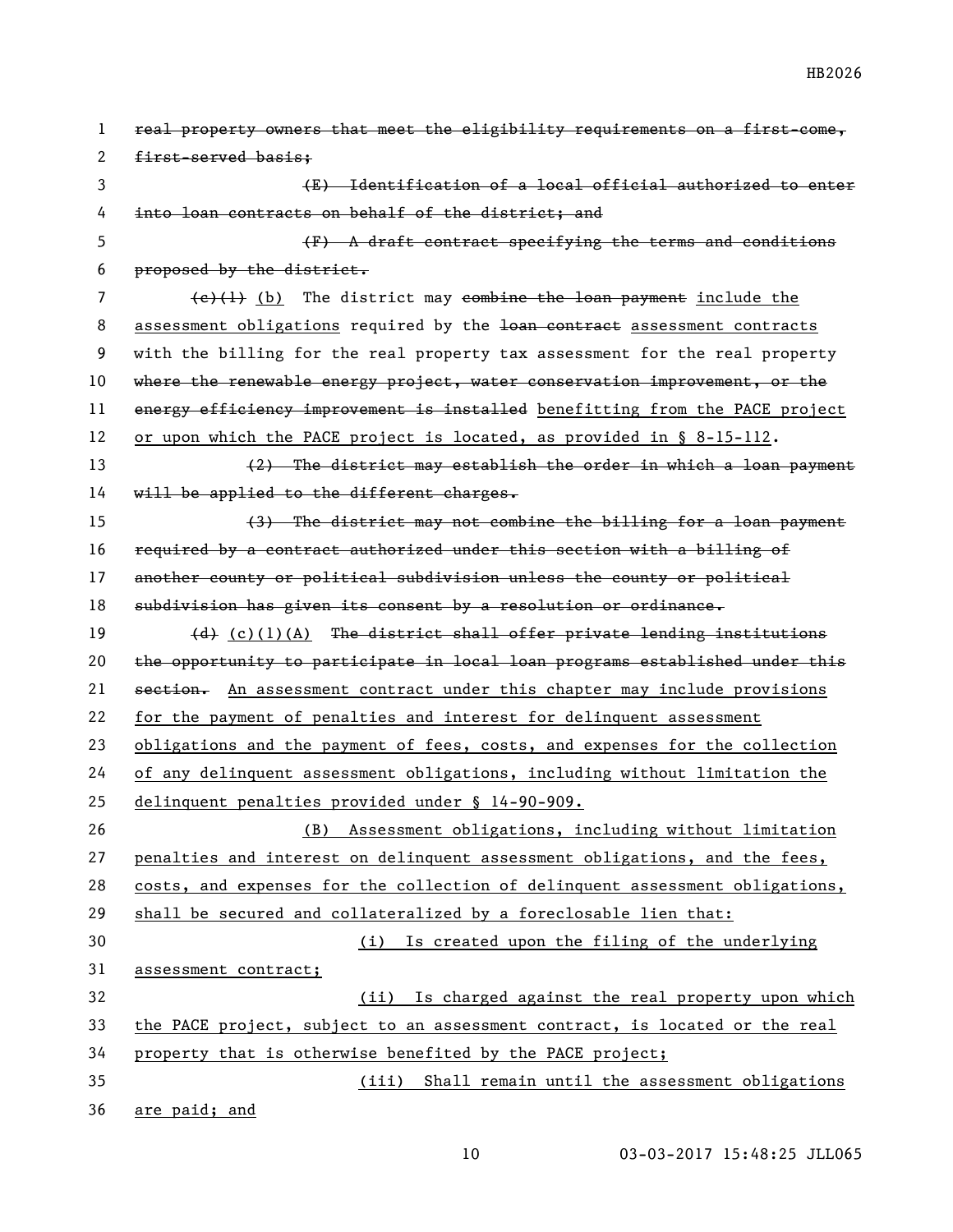| 1  | (iv) Is entitled to preference and priority over all                            |
|----|---------------------------------------------------------------------------------|
| 2  | prior and subsequent mortgages, judgments, executions, encumbrances, or         |
| 3  | liens, whenever created, except liens for general ad valorem real property      |
| 4  | taxes, upon recording of the assessment contract describing the secured         |
| 5  | assessment obligations in the county recorder's office of the county in which   |
| 6  | an owner's real estate that is subject to an assessment contract is located.    |
| 7  | $(e)(1)(A)$ In order to secure a loan authorized under this section, the        |
| 8  | district may place a lien equal in value to the loan against any real           |
| 9  | property where the renewable energy project, water conservation improvement,    |
| 10 | or the energy efficiency improvement is installed.                              |
| 11 | (B) The lien shall attach to the real property when it is                       |
| 12 | filed in the county recorder's office for record.                               |
| 13 | $(2)$ $(h)$ $(i)$ The priority of the lien created under this chapter is        |
| 14 | determined based on the date of filing of the lien.                             |
| 15 | (ii) Except as provided in subdivision                                          |
| 16 | $(e)$ (2)(A)(iii) of this section, the priority of the lien shall be determined |
| 17 | in the same manner as the priority for other real property tax and assessment   |
| 18 | $\frac{1}{2}$ iens.                                                             |
| 19 | (iii) A lien created under this chapter shall be                                |
| 20 | subordinate to any real or personal property tax liens.                         |
| 21 | (iv) A district shall discharge the lien created                                |
| 22 | under this chapter upon full payment of the lien.                               |
| 23 | (B) If (C) So long as the underlying assessment                                 |
| 24 | obligations remain unpaid, the lien created under subdivision $(c)(1)(B)$ of    |
| 25 | this section runs with the real property, and if the real property is sold,     |
| 26 | the lien shall stay remain attached to the real property, and the loan          |
| 27 | assessment obligations created under the assessment obligation provided for     |
| 28 | in this chapter will shall be owed by the new real property owner.              |
| 29 | (G) (D) If the real property subject to an assessment                           |
| 30 | contract enters into default or foreclosure:                                    |
| 31 | Payment of the assessment obligations created by<br>(i)                         |
| 32 | the assessment contract shall not be sought from a member of the district who   |
| 33 | does not own the real property subject to the assessment contract that          |
| 34 | entered into default or foreclosure;                                            |
| 35 | (ii)<br>The portion of the assessment obligations not                           |
| 36 | yet due survives foreclosure of the lien provided in this subchapter and is     |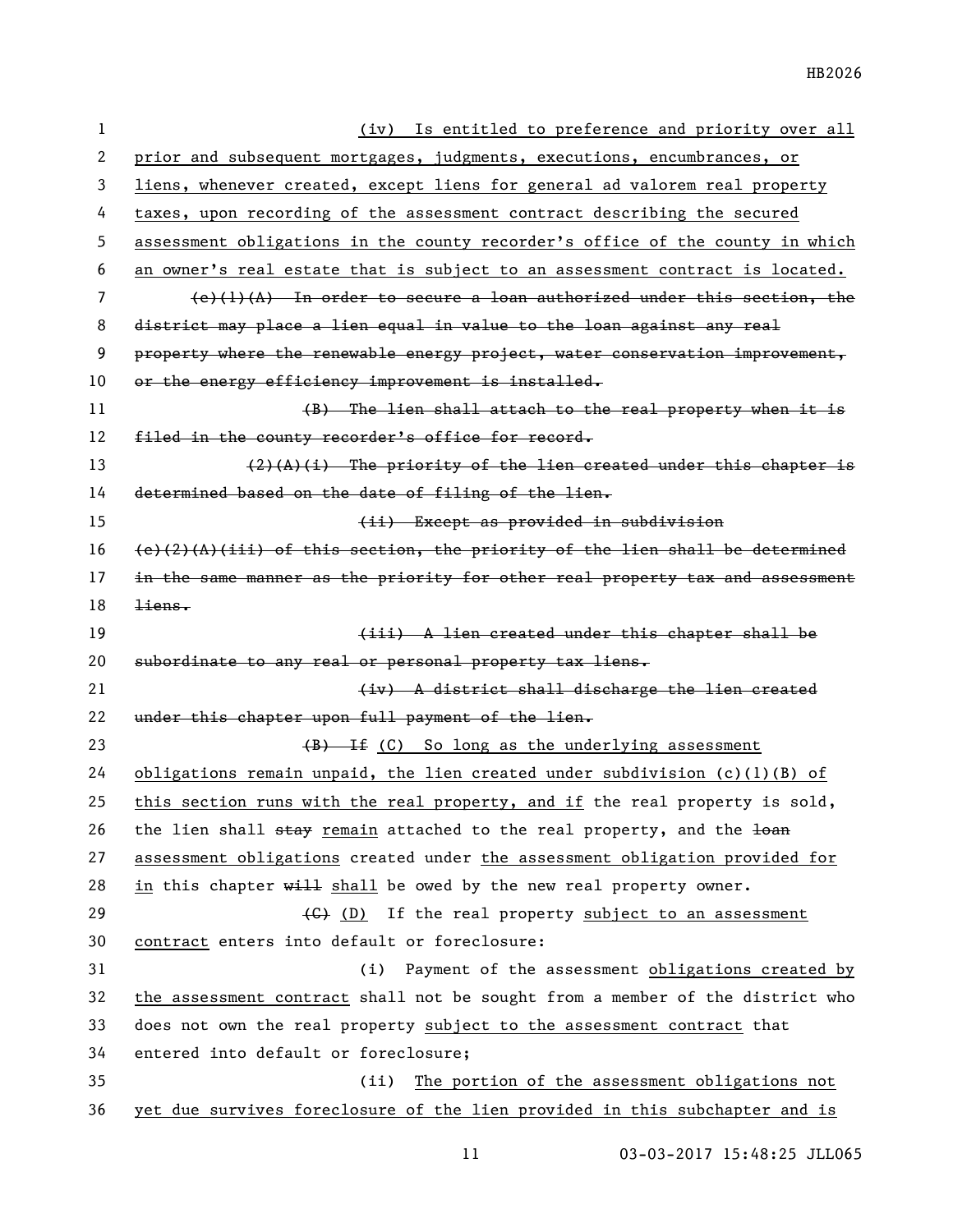not eliminated by foreclosure of a property tax lien; 2 (iii) Repayment of the assessment assessments and other assessment obligations not due upon default or foreclosure shall not be 4 accelerated automatically; and 5 (iii) (iv) The balance of the assessment obligation shall be repaid according to the terms of the agreed-upon schedule and other provisions of the assessment contract; and 8 (v) Except as otherwise expressly provided in this chapter, the district may elect to enforce its lien for delinquent assessment obligations under this section in the same manner as delinquent assessments and installments of assessments are collected under § 14-90-101 et seq.  $\left(3\right)$  (2) The district may bundle or package the loans its assessment obligations for transfer to private lenders in a manner that would 14 allow the liens to remain in full force to secure the loans assessment obligations.  $(f)(1)$  Before the enactment of an ordinance under this section, a public hearing shall be held at which interested persons may object to or 18 inquire about the proposed loan program or any of its particulars. (2) The public hearing shall be advertised one (1) time per week for two (2) consecutive weeks in a newspaper of general circulation in the district. 8-15-114. Program guidelines. The board of directors of a district, together with any third-party administrator it may select, shall determine: (1) The guidelines of the PACE program, including without limitation that: (A) The base energy performance evaluation shall be completed by a certified and qualified energy evaluation professional to determine existing energy use and options for improved energy efficiency; (B) The approved PACE improvements shall create a positive cash flow; (C) Work shall be performed by qualified and certified contractors in the field of energy efficiency and methods of renewable energy installation; (D) Performance testing and verification shall be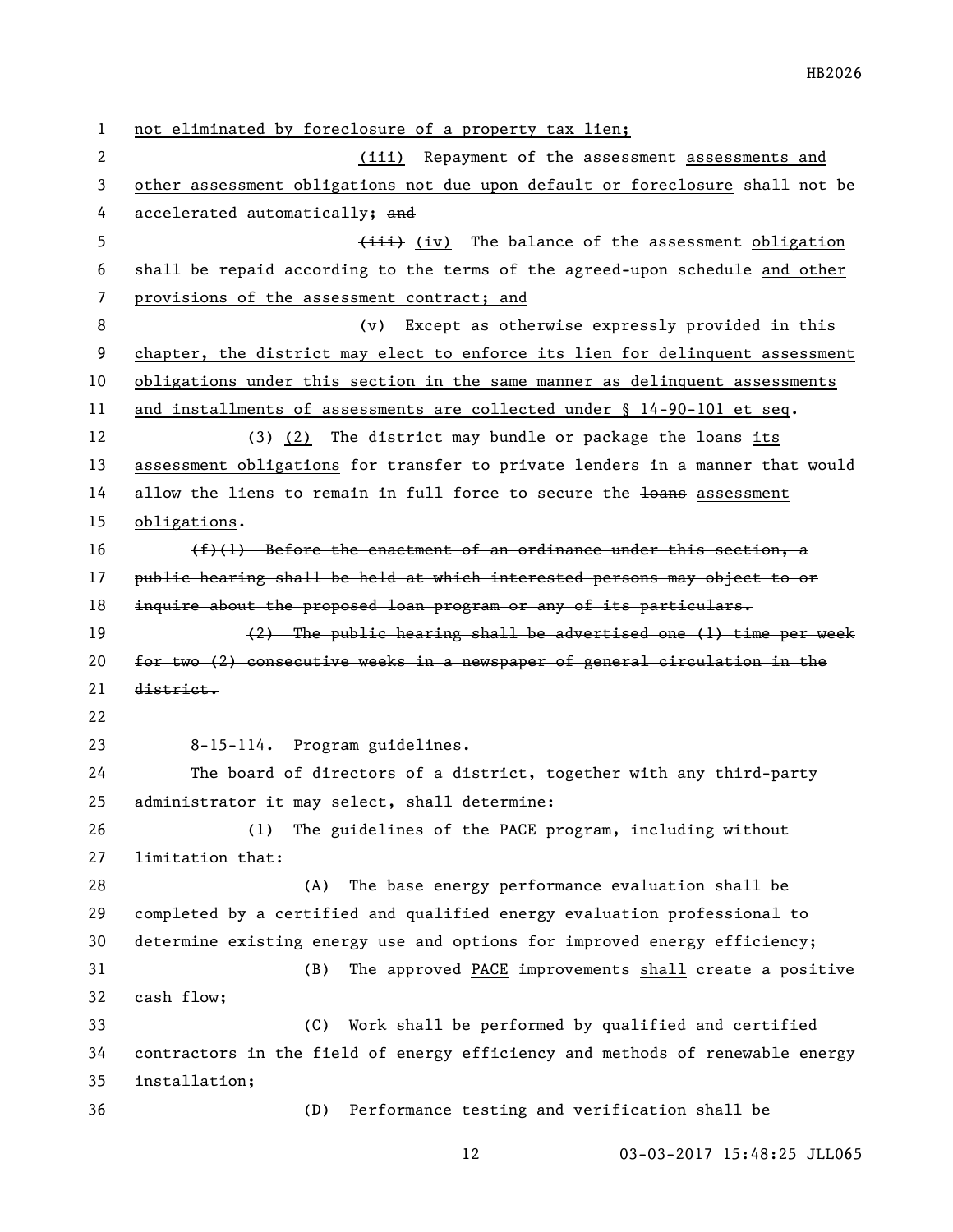performed by a qualified professional after the work is completed; 2 (E) Adequate consumer protections are shall be in place; and (F) The applicable underwriting standards for the 5 participants in the PACE program are shall be established; (G) A minimum and maximum aggregate dollar amount that may be financed for each PACE project shall be established; (H)(i) A method shall be established for prioritizing PACE program requests if the requests appear likely to exceed the amount authorized for the PACE program. (ii) Priority shall be given to PACE program requests that meet the eligibility requirements on a first-come, first-served basis; (I) A district official authorized to enter into assessment contracts on behalf of the district shall be identified; and (J) The district shall offer lending entities the 17 opportunity to finance PACE projects under this chapter; (2) The qualifications of the vendors performing installations under this chapter; 20 (3) The mechanisms by which the district  $\frac{1}{2}$  shall remit the **received special** assessment obligation payments and any cost reimbursement; and (4) Any other matters necessary to implement and administer the PACE program. 26 8-15-115. Payment by special assessments assessment obligations. The credit and taxing power of the State of Arkansas shall not be 28 pledged for the debt evidenced by the bonds financial obligations of any district, which are payable solely from the revenues received by the 30 districts from the special assessments on the participants<sup>1</sup> assessment obligations on owners' real property and other funds provided to secure the payment of financial obligations under this chapter. 8-15-116. Bonds Financial obligations. (a) A district may: (1) Issue financial obligations, including bonds, notes,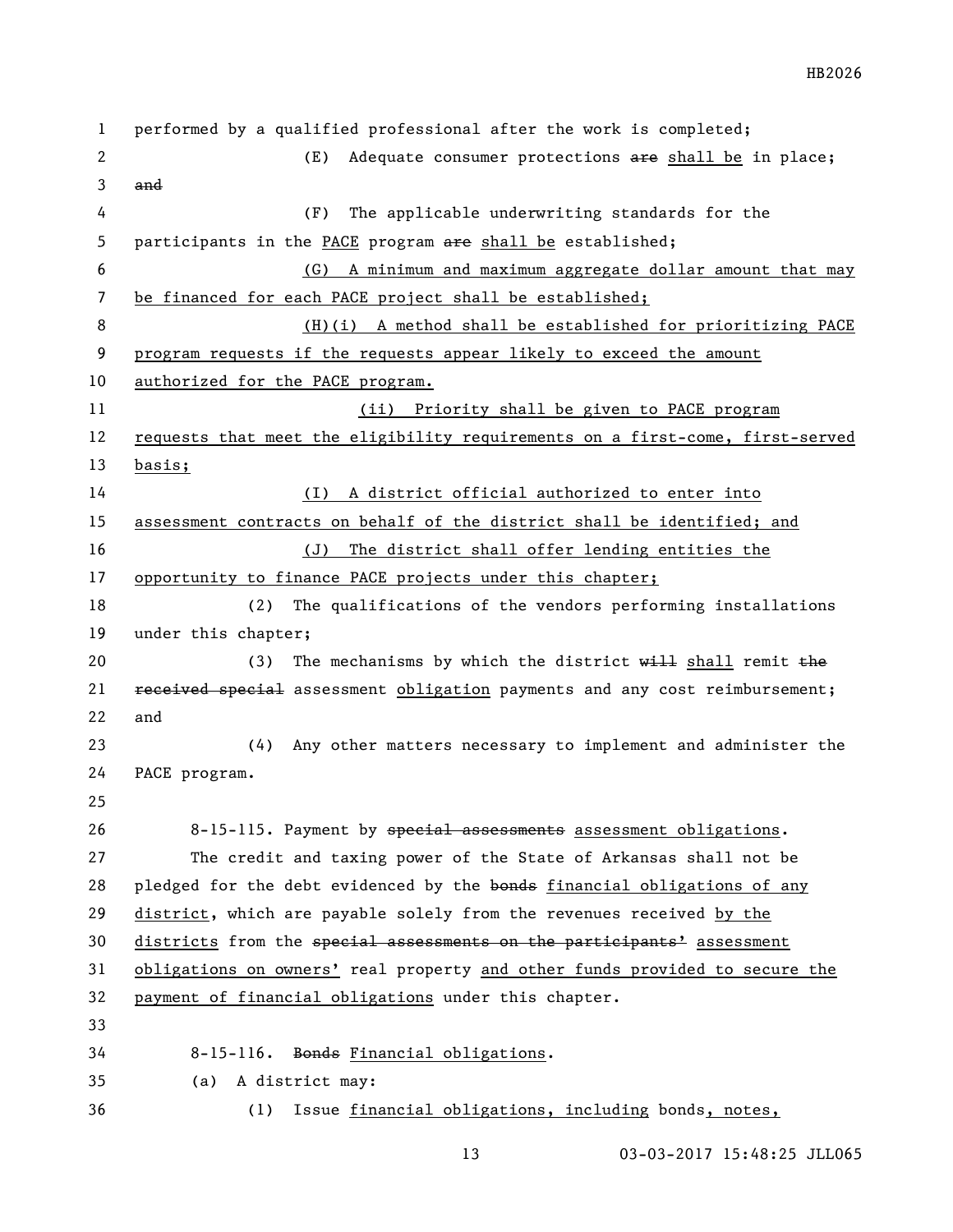certificates of participation, and other evidence of indebtedness, to provide 2 the PACE program loans projects as authorized by this chapter; and (2) Create a debt reserve fund of legally available moneys from nonstate sources as partial security for the bonds. (b) Bonds Financial obligations issued under this chapter and income from the any bonds, including any profit made on the sale or transfer of the bonds, are exempt from taxation in this state. 8 (c) Bonds Financial obligations issued under this chapter shall: 9 (1)(A) Be authorized by a As stated in the resolution of the board of directors of a district authorizing the issuance of the financial obligations: (i) Bear interest at the rate or rates determined by the board of directors; (ii) Mature at the time or times determined by the board of directors; (iii) Be payable as to principal, any premium, and interest at the places within or without the state and in the form, whether bearer or registered, determined by the board of directors; (iv) Be subject to any exchange privileges; and (v) Have such other details as may be stated in the resolution. 22 (B) The authorizing bond resolution may contain any terms, 23 covenants, and conditions that the board of directors deems to be reasonable 24 and desirable resolution of the board of directors authorizing the issuance of financial obligations may provide for the execution and delivery of: (i) A trust indenture or like instrument by the board of directors of a district securing the financial obligations; and (ii) Other writings pertaining to the financial obligations; and 30 (2) Have all of the qualities of and shall be deemed to be negotiable instruments under the laws of the State of Arkansas. (d) Financial obligations may be executed by the manual or facsimile signatures of the members of the board of directors of a district. SECTION 6. Arkansas Code § 8-15-118 is amended to read as follows: 8-15-118. Revolving fund.